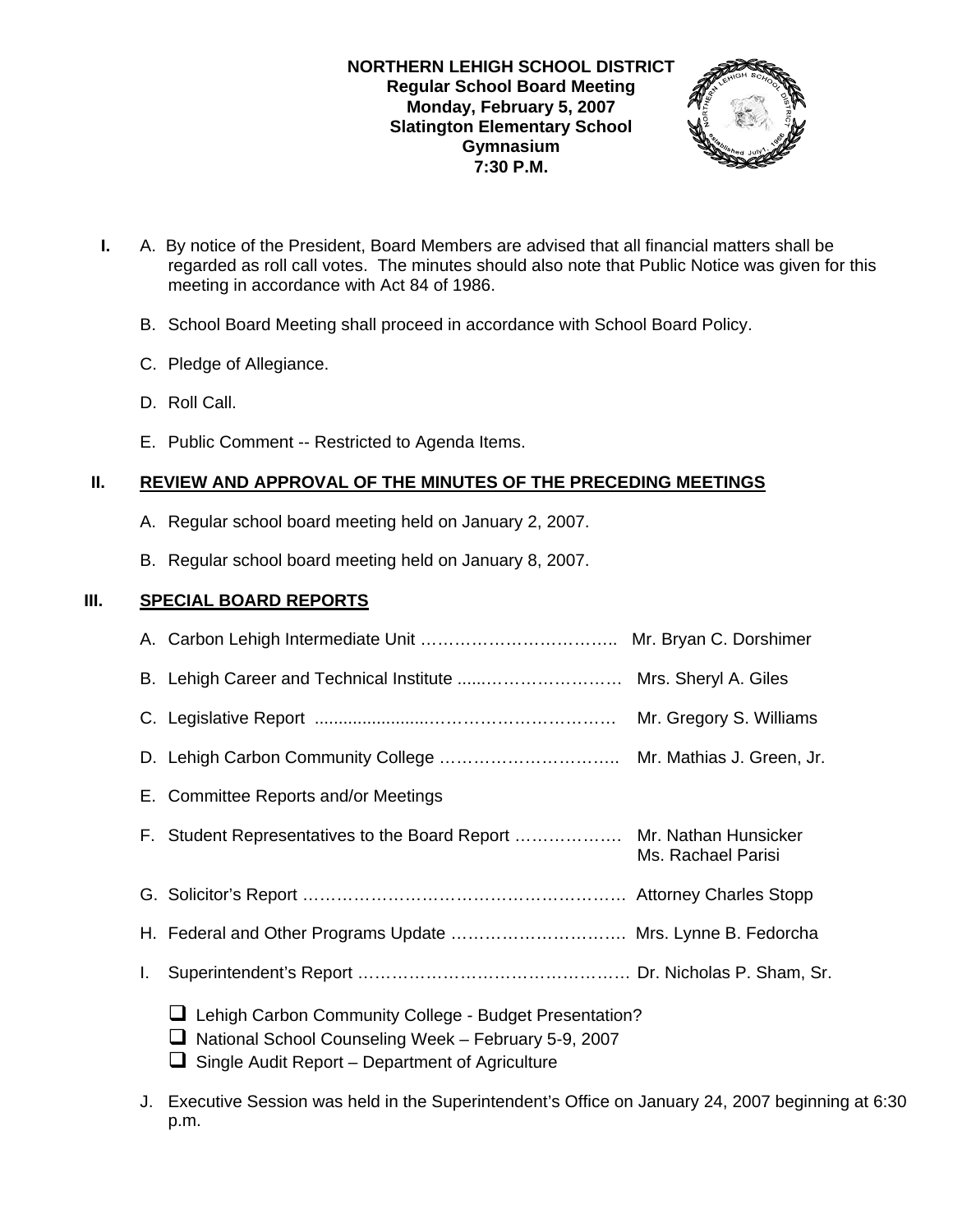## **IV. PERSONNEL**

- A. Substitutes
	- 1. Instructional

Approve the following substitute teachers for the 2006-2007 school year at the 2006-2007 substitute teacher rates of \$80.00 for 1-10 non-consecutive days; \$90.00 for 11-20 nonconsecutive days; and \$105.00 for 21+ non-consecutive days:

 Matthew Kitz Cynthia Fritzinger \*  *\*Pending verification of teaching certificate and transcripts.* 

- 2. Non-Instructional
	- a. Approve the following individuals as substitute custodians for the 2006-2007 school year at the 2006-2007 substitute rate of \$7.25 per hour.

 Scott Reitz Rodney Hausman\*  *\*Pending verification of health physical.* 

b. Approve the following individuals as substitute secretaries/aides for the 2006-2007 school year at the 2006-2007 substitute rate of \$7.25 per hour.

Elizabeth Trantham

#### B. Family Medical Leave

 Approve the request of employee #240, a Slatington Elementary School Teacher, to take a family medical leave. Beginning on or about March 2, 2007 she will use her remaining sick days, and upon exhaustion of all sick days, is requesting a 12 week family medical leave which will cover her for the remainder of the 2006-2007 school year. She is planning to return to her teaching position with the first teacher in-service day of the 2007-2008 school year.

- C. Accept the resignation of Stephen Hluschak from the co-curricular position of Middle School Spring Intramural Weightlifting.
- D. Co-Curricular Positions 2006-2007

Middle School Spring Intramural – Weightlifting Mark Hoffman \$751.32\* *\*Last year's salary will apply until a new Collective Bargaining Agreement is approved.* 

E. Approve the following unpaid volunteer aides in Slatington and Peters Elementary Schools for the 2006-2007 school year:

Alicia Quigley Billie Jo Witczak\* *\*Pending verification of clearances.*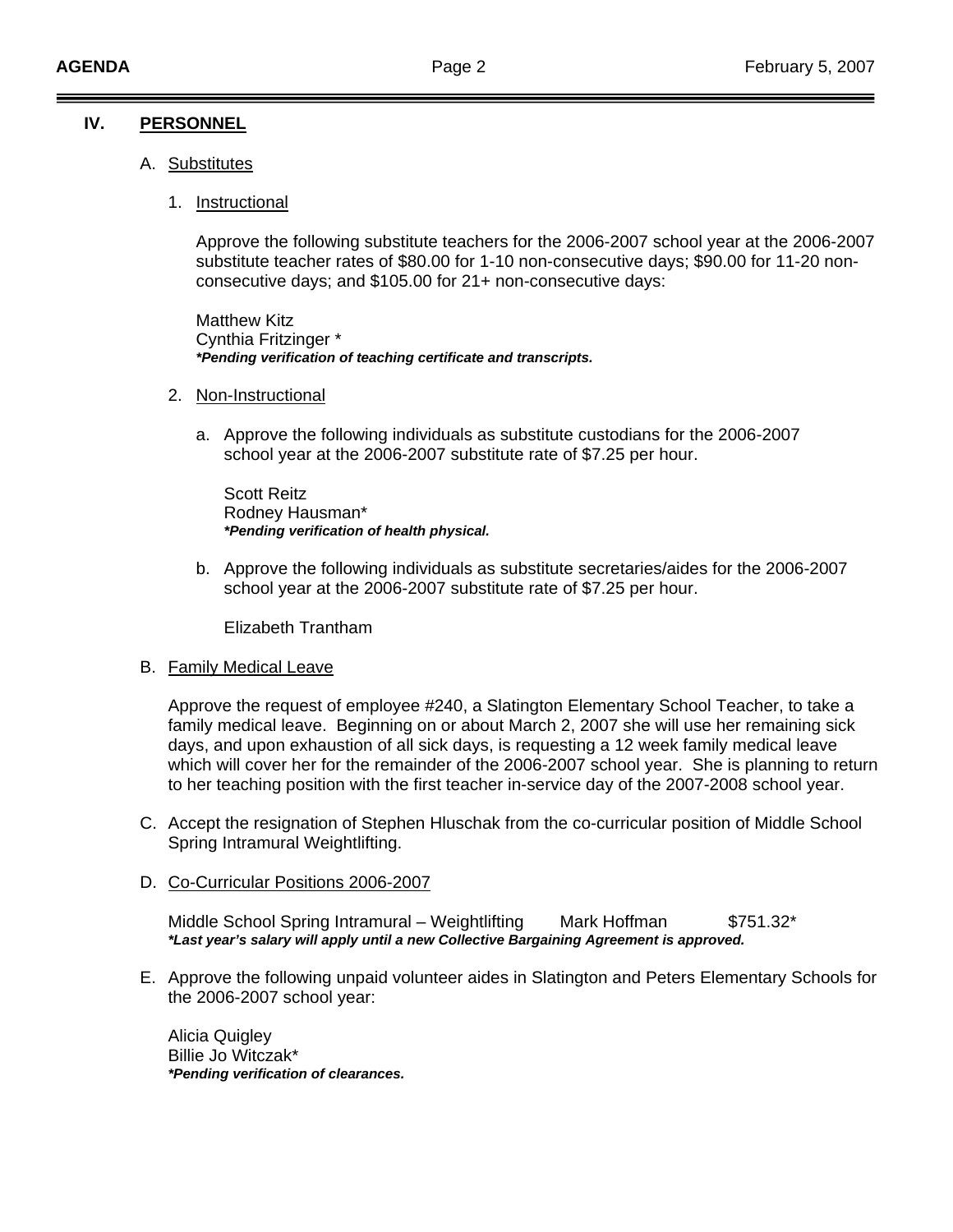## **V. CONFERENCES**

- A. Donald Allen Defuse & Manage Difficult Students and Parents February 28, 2007 Allentown, PA – Registration: \$185.00 - Total Approximate Cost: \$185.00 – Funding: High School Budget **(Attachment #1)**
- B. Linda Thompson Pennsylvania School Counselors Association 51<sup>st</sup> Annual Conference - April 19 - 21, 2007 – Lancaster, PA – Registration: \$275.00, Travel: \$40.00, Lodging: \$99.00 - Total Approximate Cost: \$414.00 – Funding: Peters Elementary Guidance Budget **(Attachment #2)**
- C. Mary Smith Pennsylvania School Counselors Association  $51<sup>st</sup>$  Annual Conference April 19 - 21, 2007 – Lancaster, PA – Registration: \$275.00, Lodging: \$99.00 – Total Approximate Cost: \$385.00 – Funding: High School Guidance Budget **(Attachment #3)**
- D. Sheila Lanshe Pennsylvania School Counselors Association 51<sup>st</sup> Annual Conference April 19 - 21, 2007 – Lancaster, PA – Registration: \$275.00, Travel: \$48.00, Lodging: \$110.00 - Total Approximate Cost: \$433.00 – Funding: High School Guidance Budget **(Attachment #4)**
- E. Andrea Thomson Instructional Design and Delivery in Reading and Math February 5, 2007 – Registration: \$100.00 – Total Approximate Cost: \$100.00 – Funding: IDEA  **(Attachment #5)**
- F. Susanne Hegedus Practical Discipline Strategies For the Difficult Young Child February 28, 2007 – Allentown, PA – Registration: \$165.00 - Total Approximate Cost: \$165.00 – Funding: IDEA **(Attachment #5)**

## **VI. POLICY**

- A. Board Policies Second Reading
	- 1. Approve revisions to existing school board policy #217 Pupils: Graduation Requirements, as presented after second reading. **(Attachment #7)**
	- 2. Approve revisions to existing school board policy #233 Pupils: Suspension and Expulsion, as presented after second reading. **(Attachment #8)**
	- 3. Approve revisions to existing school board policy #235 Pupils: Student Rights/Responsibilities/Surveys, as presented after second reading. **(Attachment #9)**
	- 4. Approve new school board policy Wrestling Weight Certification, as presented after second reading. **(Attachment #10)**
	- 5. Approve new school board policy– Pupils: Student Restraint, as presented after second reading. **(Attachment #11)**
	- 6. Approve revisions to existing school board policy #250 Pupils: Student Recruitment, as presented after second reading. **(Attachment #12)**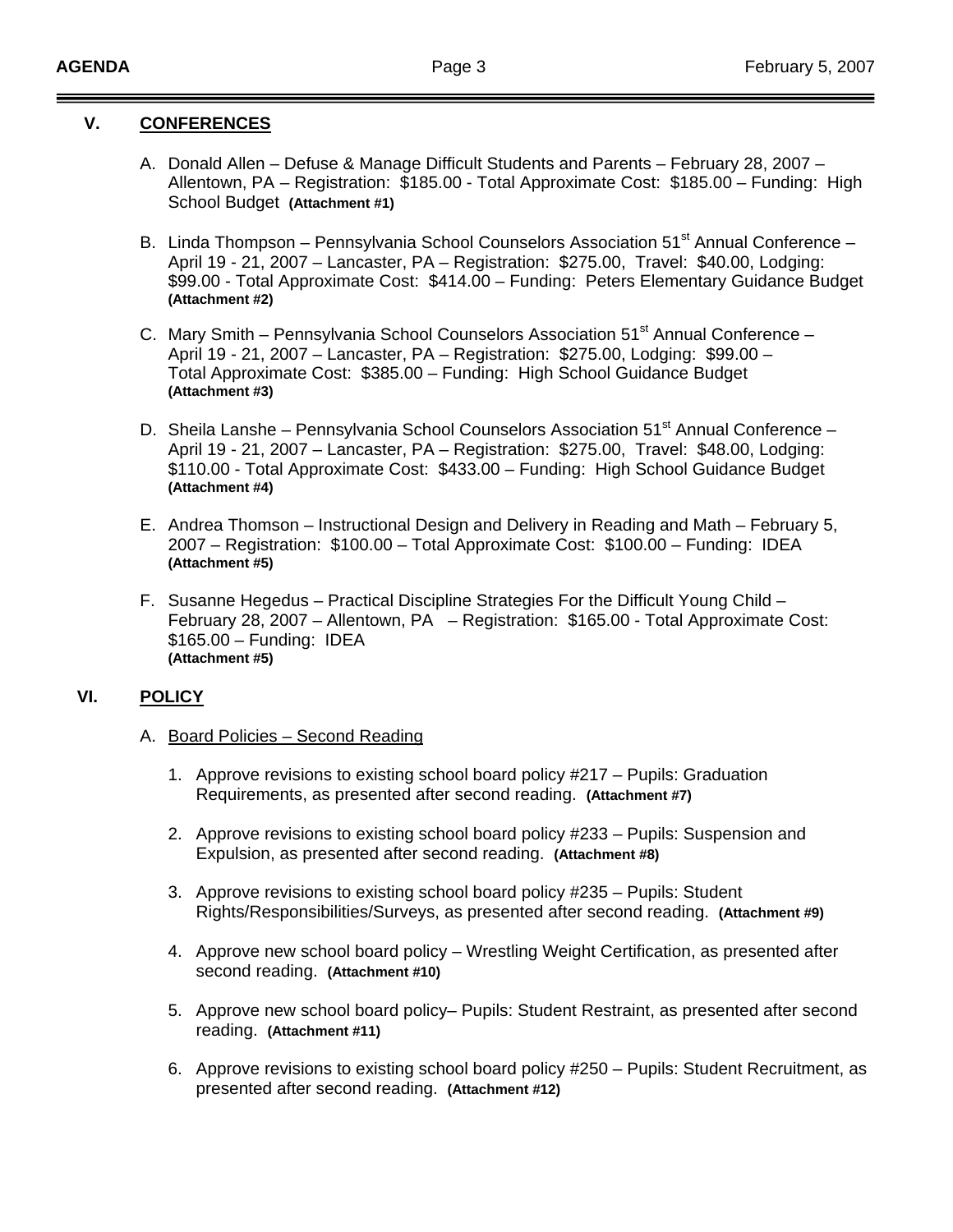#### B. Homebound Instruction

It is recommended that the Board of Education grant homebound instruction for an  $8<sup>th</sup>$ Grade Student, Student No.1101700, for five hours per week, effective January 23, 2007 and continuing until February 6, 2007.

## **VII. CURRICULUM AND INSTRUCTION**

### **VIII. OLD BUSINESS**

#### **IX. NEW BUSINESS**

A. Approve to ratify a four-year Collective Bargaining Agreement between the Northern Lehigh School District and the Northern Lehigh Education Association, effective September 1, 2006 through August 31, 2010.

## **X. FINANCIAL**

- A. Approve abatement/exoneration requests of per capita taxes, for the residents that fall within the guidelines, as presented. **(Attachment #13)**
- B. Approve the Arthurs Lestrange Cash Management Portfolio for the month of December 2006. **(Attachment #14)**
- C. Authorize a refund of interim real estate taxes in the amount of \$341.02 to Redline Family Trust ET AL; parcel # J2SW1C1481033 located at 215 Walnut Street, Walnutport. This parcel was deleted and combined with another parcel.
- D. Authorize a refund of interim real estate taxes in the amount of \$341.02 to Redline Family Trust ET AL; parcel # J2SW1C1491033 located at 215 Walnut Street, Walnutport. This parcel was deleted and combined with another parcel.
- E. Authorized the board secretary to sign Section 356 Agreement between Northern Lehigh School District and Pennsylvania Department of Revenue. This agreement constitutes a request for confidential tax payer information for use in enforcing the local tax on earned income.

# **XI. LEGAL**

#### **XII. CORRESPONDENCE**

#### **XIII.** I**NFORMATION**

- A. Minutes of the Borough of Slatington Parks & Recreation Commission meeting held on December 18, 2006 and January 15, 2007.
- B. Minutes of the Carbon Lehigh Intermediate Unit 21 Board of Directors meeting held on December 18, 2006.
- C. Minutes of the Lehigh Carbon Community College Board of Trustees meeting held on January 4, 2007.